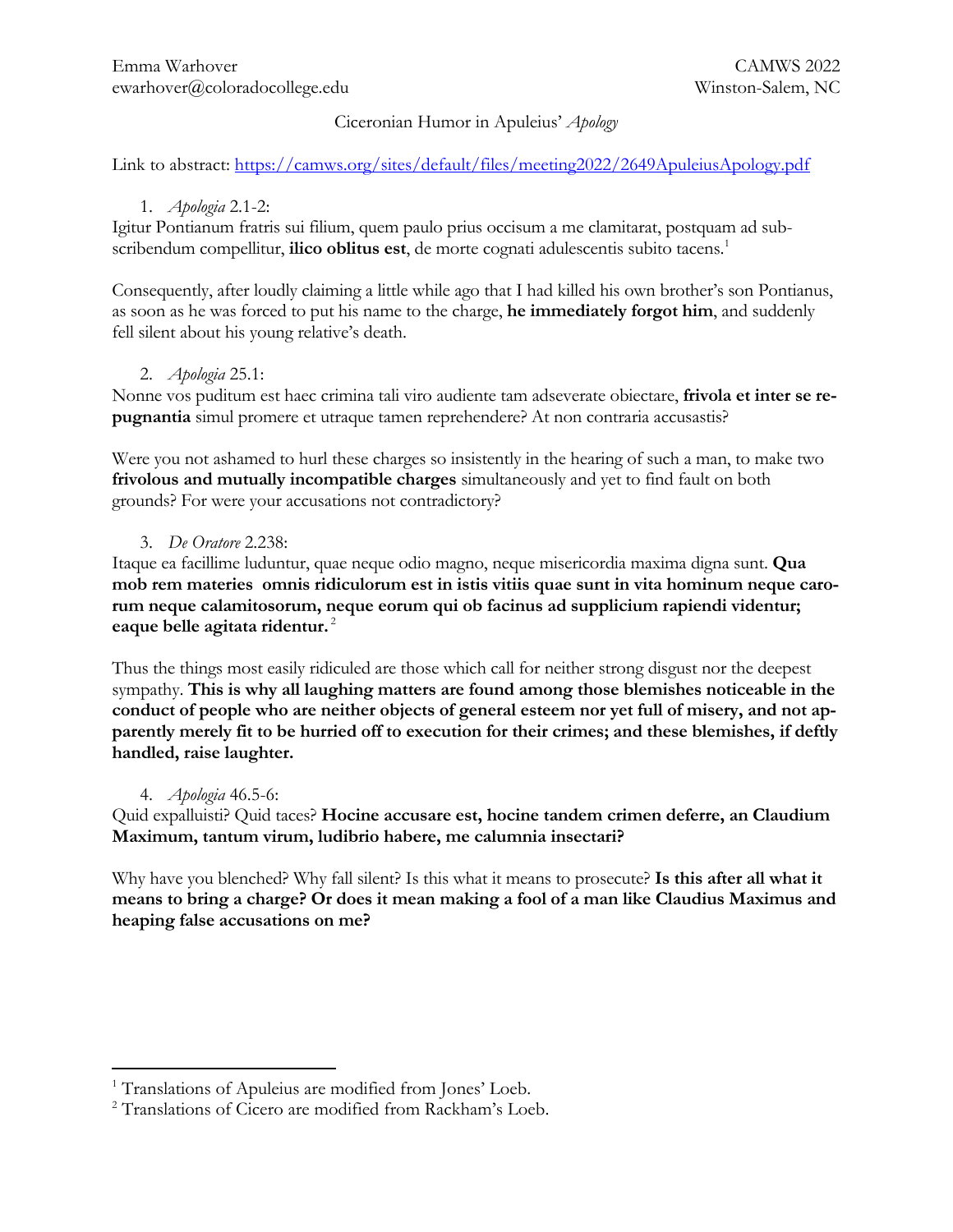### 5. *Apologia* 23.7:

**Neque enim diu est cum te crebrae mortes propinquorum immeritis hereditatibus fulserunt, unde tibi potius quam ob istam taeterrimam faciem Charon nomen est.**

**For it is only a little while since the deaths of your relatives in quick succession made you rich from undeserved legacies, which is how you got the name of "Charon," even more than from your hideous face.**

### 6. *De Oratore* 2.246-7:

Temporis igitur ratio, et ipsius dicacitatis moderatio et temperantia et raritas dictorum distinguet oratorem a scurra, et quod nos cum causa dicimus, non ut ridiculi videamur, sed ut proficiamus aliquid, illi totum diem et sine causa.

Therefore, a regard for occasions, control and restraint of our actual raillery, and economy in bonmots, will distinguish an orator from a buffoon, as also will the fact that we people speak with good reason, not just to be thought funny, but to gain some benefit, while those others are jesting all day, and without any reason.

# 7. *Apologia* 74.3-5:

quamquam omnis illa tam foeda animi mutatio et suscepta contra matrem simultas non ipsi vitio vertenda sit, sed socero eius eccilli **Herennio Rufino, qui unum neminem in terris viliorem se aut improbiorem aut inquinatiorem reliquit. Paucis hominem, quam modestissime potero, necessario demonstrabo, ne, si omnino de eo reticuero, operam perdiderit, quod negotium istud mihi ex summis viribus conflavit.**

And yet all this shameful change of mind, and the quarrel he began with his mother, should not be blamed on him, but rather on his father-in-law here, **Herennius Rufinus, who has absolutely no equal at all on earth for vileness, immorality and depravity. I am obliged to characterize the man briefly, or else, if I remain silent about him, he will have wasted his time in using all his resources to bring this trouble on me.**

# 8. *Apologia* 74.7:

olim in pueritia, priusquam isto calvitio deformaretur, emasculatoribus suis ad omnia infanda morigerus, mox in iuventute saltandis fabulis exossis plane et enervis, sed, ut audio, indocta et rudi mollitia. **Negatur enim quicquam histrionis habuisse praeter impudicitiam.**

As a boy long ago, before that baldness of his ruined his looks, he complied with every unspeakable wish of those who made a eunuch of him; then in his youth he danced ballets like one entirely without sinew or bone, though I hear that he did so like an ignorant and clumsy pansy; **for they say there was nothing of the dancer about him except lewdness.**